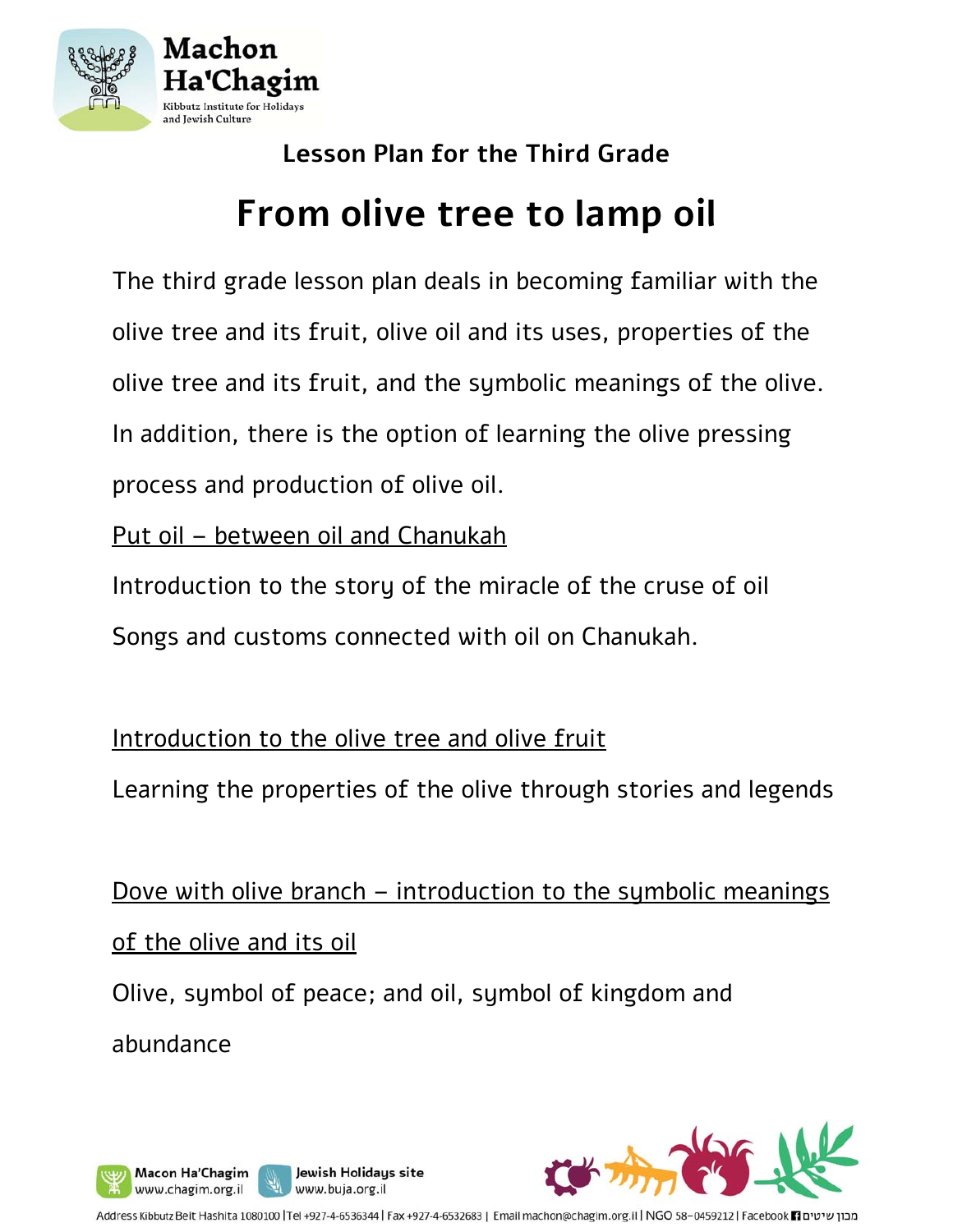

## **Put oil – Chanukah customs conneted with oil**

- 1. Introduction:
	- What Chanukah customs connected with oil are you familiar with?
	- What songs that mention oil are you familiar with?
	- Why are oily foods eaten on Chanukah?
- 2. Read the Talmudic story; explain difficult words

## **Babylonian Talmud, Shabbath 21 b**

What is Chanukah? What is [the reason of] Chanukah? For our Rabbis taught: On the twenty-fifth of Kislev [commence] the days of Hanukkah ...for when the Greeks entered the Temple, they defiled all the oils therein, and when the Hasmonean dynasty prevailed against and defeated them, they made search and found only one cruse of oil which lay with the seal of the High Priest but which contained sufficient for one day's lighting only; yet a miracle was wrought therein and they lit [the lamp] therewith for eight days. The following year these [days] were appointed a Festival with [the recital of] Hallel and thanksgiving.

- Draw a picture from the story.
- What was the problem the Hasmoneans faced? Why couldn't they find oil to light the menorah with?
- Why is the oil important? What meaning does lighting the menorah have? What does it symbolize?



Address Kibbutz Beit Hashita 1080100 |Tel +927-4-6536344 | Fax +927-4-6532683 | Email machon@chagim.org.il | NGO 58-0459212 | Facebook 1 מכון שיטים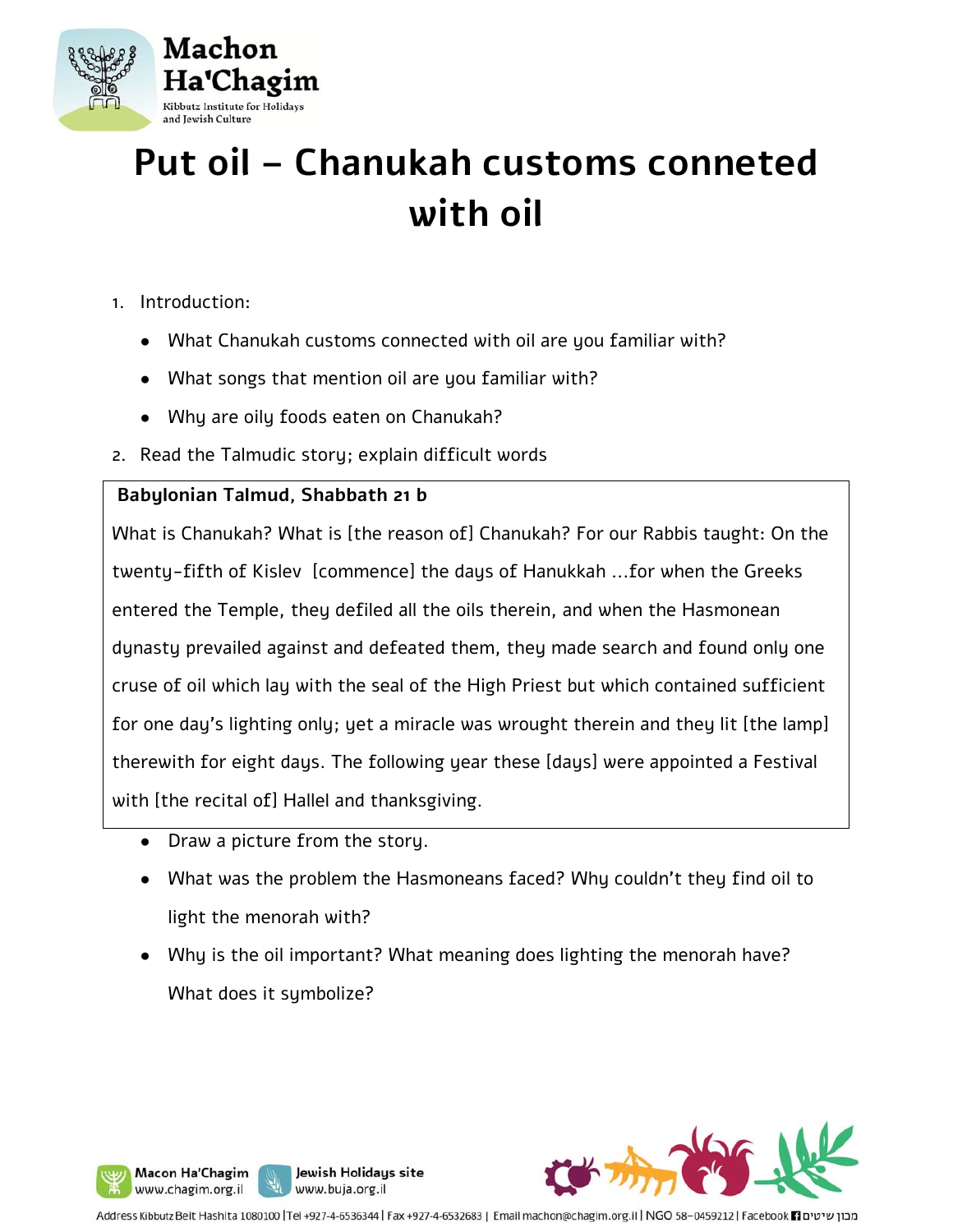

## 3. **Reading / singing the songs**

- What do the songs on the connection between the oil and Chanukah say?
- Why is the oil used for? What does it symbolize? (The oil is used to light the menorah in the Temple; it produces light and symbolizes freedom).

## **A Little Jug**

Lyrics: Aharon Ashman Music: Yoel Velbah A little jug, a little jug For eight days its oil did burn All the nation wondered how It stayed so full and lasted through All the nation gathered there And: "It's a miracle!" did declare Had this little jug not been left The Temple of light would have been bereft.

## **Pour In Some Oil**

Lyrics: Levin Kipnis

Macon Ha'Chagim www.chagim.org.il

- Pour in some oil, olive oil,
- Light candles, in our home let there be light!
- We shall have light! We shall have freedom!
- So let's make it bright and with delight
- Sing for eight days long the song of light.

Jewish Holidays site

www.buja.org.il

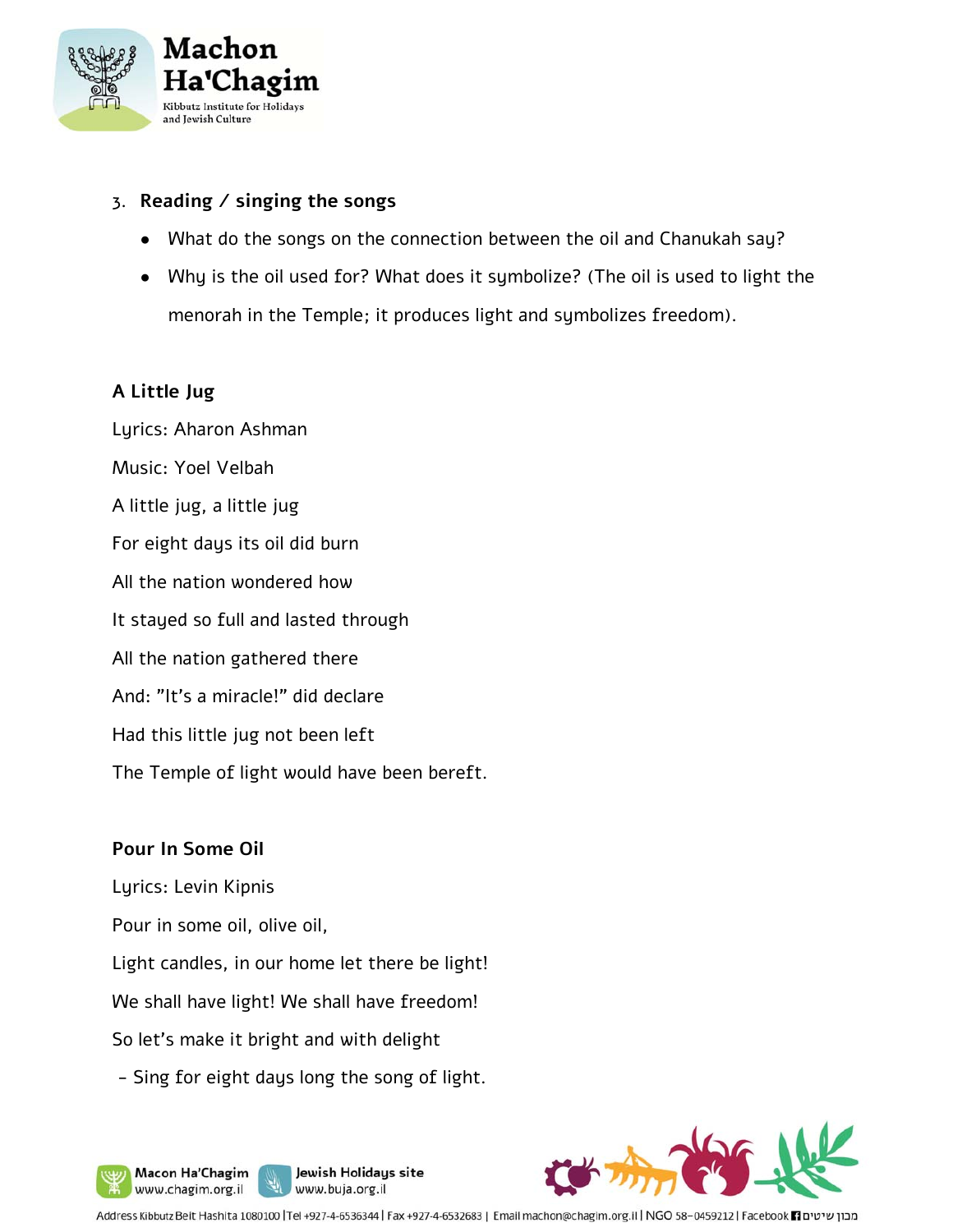

## **The Olive Tree and Olive Oil**

1. Go outside near an olive tree or bring an olive branch and olives into the classroom. Look, smell and feel.

Ask: What properties do olives have? What shape is the tree? What shape are the leaves? What form is the fruit? What is the fruit's flavor and texture?

- 2. The tribes of Israel received blessings two times: One time when Jacob blessed his sons, and the second time when Moses blessed the tribes. Write the blessing of Asher on the blackboard: Out of Asher his bread shall be fat... Most blessed of sons is Asher... .'
	- What word appears in both blessings? (Fat, oil)
	- Why do Jacob and Moses bless with oil? What are the properties of oil that make it a blessing? Why shall he provide delicacies fit for a king? (Expensive high-quality oil, a status symbol)
	- What connection could Asher have with oil and olives? (Asher dwells in the Western Galilee, a region in which olives are grown)

#### **Genesis 49 – Jacob Blesses His Sons**

Macon Ha'Chagim

www.chagim.org.il

**1** Then Jacob called for his sons and said: "Gather around so I can tell you what will happen to you in days to come. **2** Assemble and listen, sons of Jacob; listen to your father Israel...

**3** Asher's food will be rich; he will provide delicacies fit for a king.

## **Deuteronomy 33 – Blessing of Moses to the Tribes of Israel**

Jewish Holidays site

www.buja.org.il



Address Kibbutz Beit Hashita 1080100 |Tel +927-4-6536344 | Fax +927-4-6532683 | Email machon@chagim.org.il | NGO 58-0459212 | Facebook 1 מבון שיטים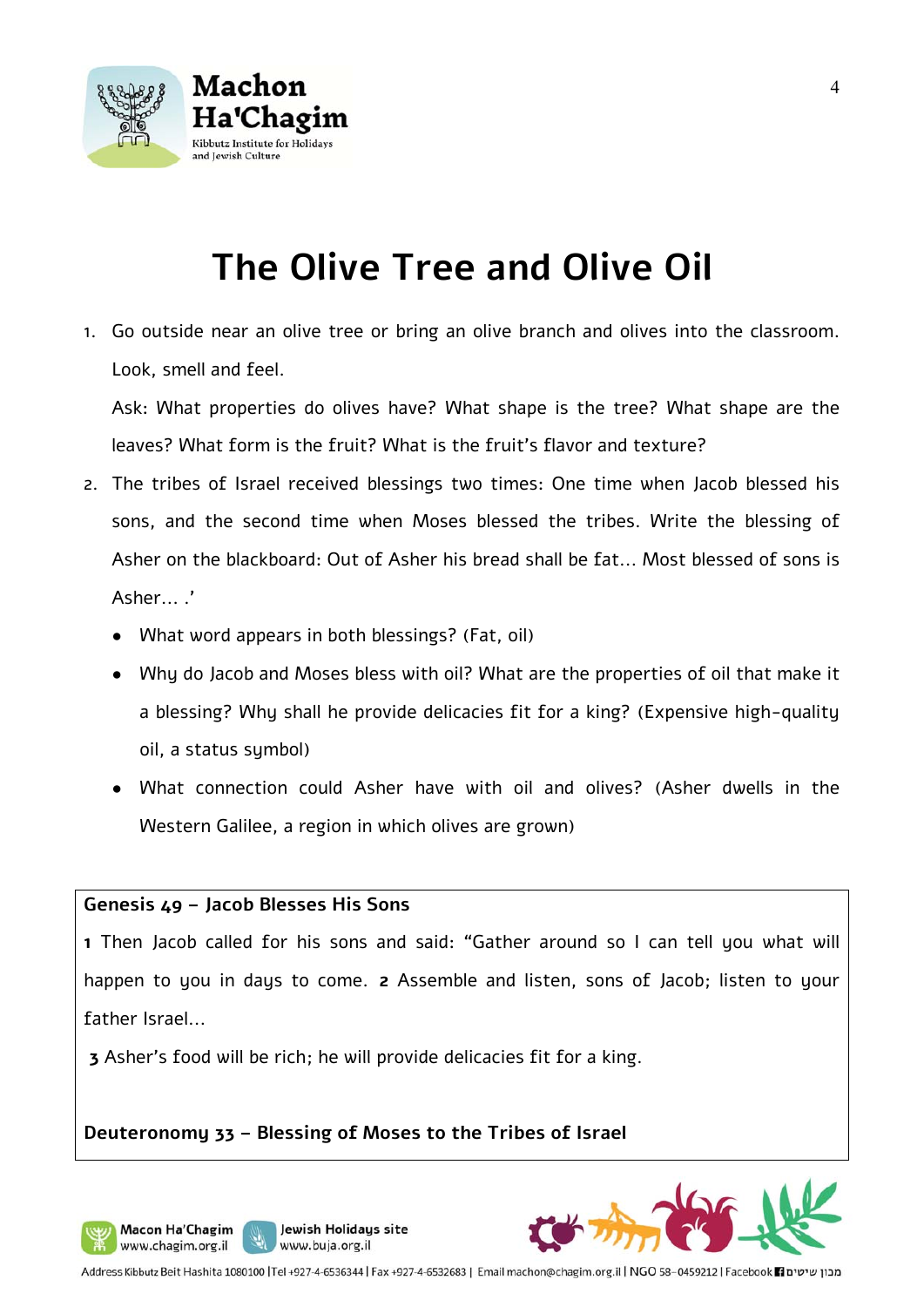



 **1** And this is the blessing, wherewith Moses the man of God blessed the children of Israel: Before his death...

24 And of Asher he said, Let Asher be blessed with children; let him be acceptable to his brethren, and let him dip his foot in oil.

- 3. The olive is one of the seven species; read the verse.
	- Why was the olive chosen as one of the seven species?
	- How is the land of the seven species described? (A good land); what can we learn from this about the olive and the seven species? (A symbol of good and plenty)

## **Deuteronomy 8:7-8**

Macon Ha'Chagim

www.chagim.org.il

**7** For the Lord your God is bringing you into a good land: a land with brooks, streams,

and deep springs gushing out into the valleys and hills. **8** A land with wheat and barley, vines and fig trees, pomegranates, olive oil and honey.

- 4. Yotam's parable the olive's properties read the verse and explain:
	- Why does the olive refuse to become king?
	- What properties that characterize it is it afraid to lose?

Jewish Holidays site

www.buja.org.il

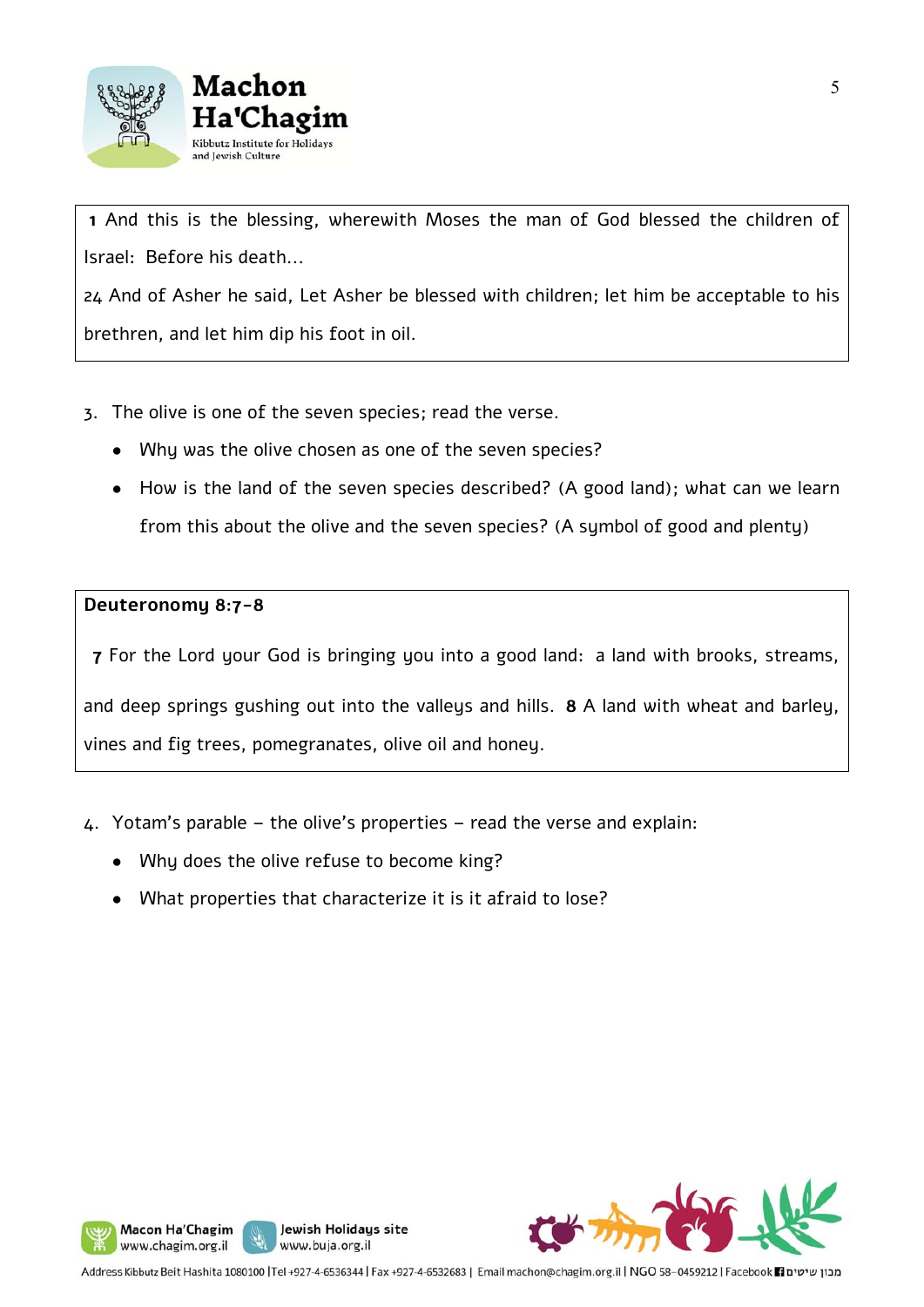



#### **Judges 9**

 8 One day the trees went out to anoint a king for themselves. They said to the olive tree, Be our king. 9 "But the olive tree answered, 'Should I give up my oil, by which both gods and humans are honored, to hold sway over the trees?'

#### **Legends and stories**

Why is the olive tree hollow? On the day King Solomon died, a deep mourning descended upon the world. The earth's inhabitants, the animals whose language the King could speak, and even the plants and the trees – all went into mourning. However, most of all it was the fruit trees who mourned – the fig, the pomegranate, and the grapevine. As a sign of sorrow and mourning, they shed their green leaves and stood bare. Only the branches of the olive tree continued to blossom and remained covered with abundant shimmering green foliage.

The trees looked at the olive tree, saw its appearance and wondered: You, the king of trees, does it not behoove you to mourn the death of the King? The olive tree replied: "You have all shed your leaves to display your sorrow in public; but your sorrow is superficial and fleeting, and you shall soon grow new leave and return to your daily routines; whereas my sorrow is deep and concealed in my heart; but the sorrow is constant, for my heart has gone dry with the bitter news, and the marrow of my trunk is rotting and being consumed." To this day, the cavity within the olive tree is very large, and its thick sturdy trunk is furrowed with deep wrinkles, twisted like braids.



Jewish Holidays site

www.buja.org.il

Macon Ha'Chagim www.chagim.org.il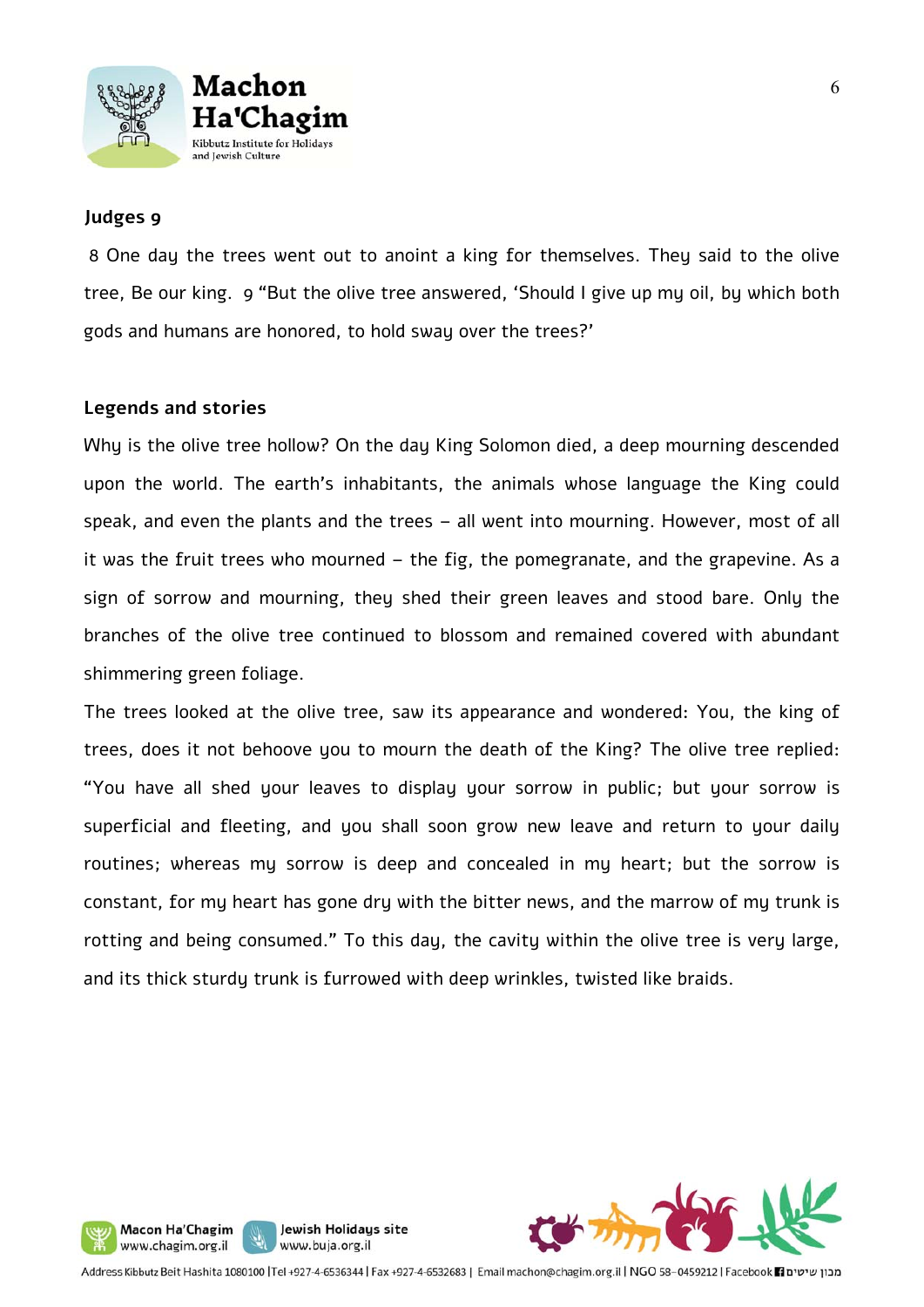

## **Questions and activity in wake of the story**

- How do all of the trees mourn? How does the olive tree mourn?
- Which properties of the olive tree are mentioned in the story? (Forever green, hollow trunk)
- According to the story, what character traits does the olive tree have? How is it different from the rest of the trees? (Introverted, honest – does not do things just to make an impression)
- Dramatize the story.

## **The Little Judge / S. Ben-Zion**

A tale of two storekeepers whose stores were right next to each other: One had a store that sold all kinds of perfume; the other sold different kinds of oil. Only a thin partition made of planks divided them.

One evening, at closing time,

Macon Ha'Chagim www.chagim.org.il

the perfume vendor peeked through the crack in the partition into the oil vendor's store, and saw him counting dinars of gold into a red handkerchief. He counted with him and found that the sum amounted to one hundred and sixty five dinars. He became jealous and began to covet his neighbor's money.

What did this perfume do? He went outside and began to shout: Robbery! My money has been stolen from me!

Police patrolling the city arrived at once and asked him: Who do you suspect?

Jewish Holidays site

www.buja.org.il

He said: I don't know... No one has been here since I wrapped them into my red handkerchief, except for my next-door neighbor. They checked at the neighbor's store and found in his possession one hundred and sixty five dinars, wrapped in a red handkerchief.

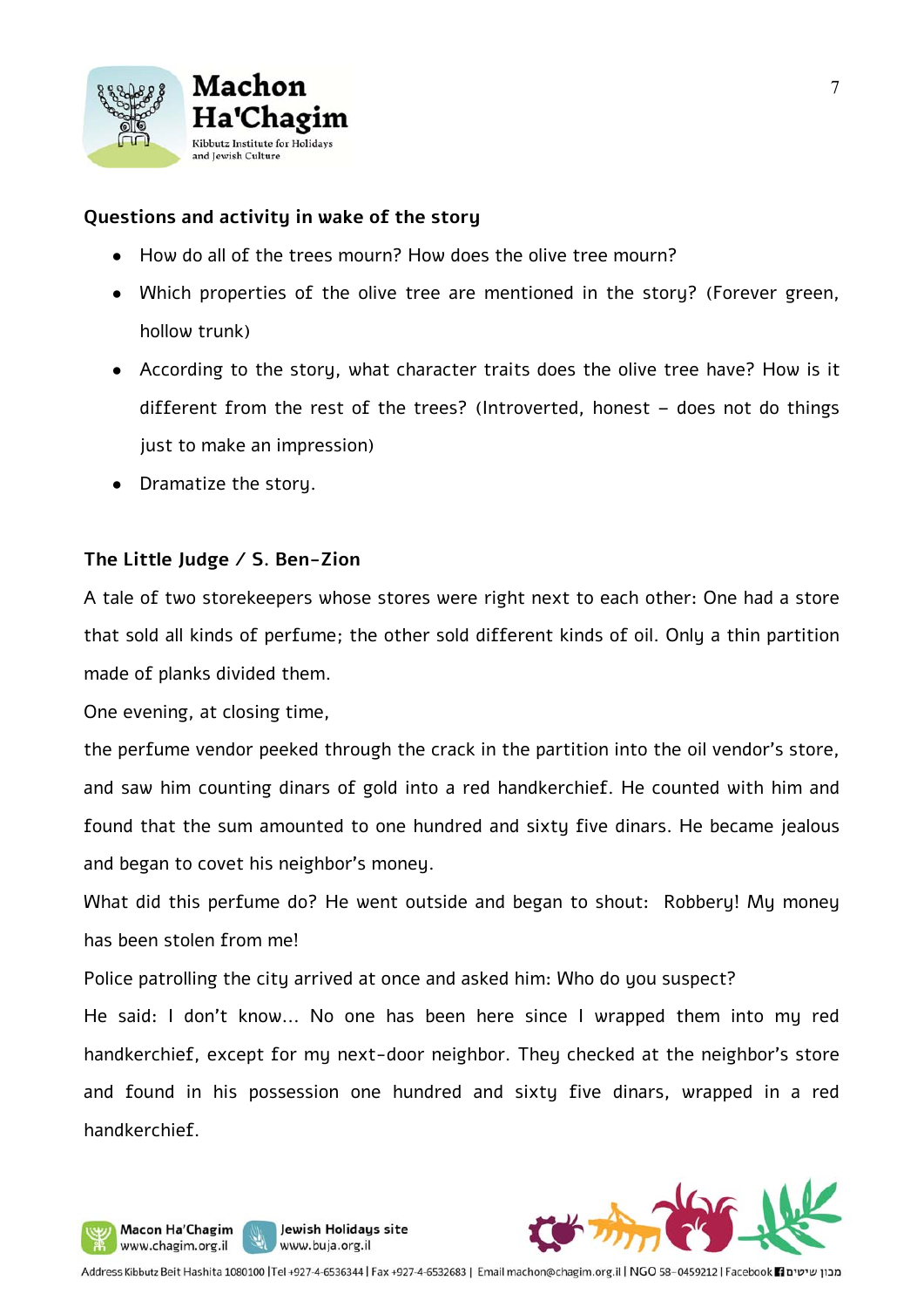

The latter shouted and swore: These coins belong to me!

But they didn't believe him. They took him to jail, and the prosecution handed him over to the city judge.

The judge investigated the parties but could not reach a decision. Therefore, the case was referred to a higher court. All in town were talking of this story, but no one had any idea how to justice could be achieved.

One evening, the mayor of the town went for an outing in a suburb, and saw Jewish children playing in the street. The mayor heard one of them say: What do you say, my friends? I shall be the judge and make a decision in the perfume and oil case.

The mayor stood aside under one of the trees and watched them play this game. The children appointed one from among them and sat him down on a large stone, as judge presiding over the trial. Two others came and stood before him. One, the oil vendor, said: These one hundred and sixty five dinars are mine; I wrapped them in my red handkerchief and put them in a box. Then this man came and stole them from me.

The judge then said: Someone bring a bowl of hot water to put the dinars in, and we shall see: If an oil film should form on the surface, we will know that the dinars belong to the oil vendor, since his hands are busy with oil and make the coins oily. If not, then they must surely belong to the perfume vendor.

The mayor immediately came out of his hiding place and kissed the child-judge on the head, took down his name and that of his father, and left. The next day, the mayor went to the court and said: Call upon the perfume and oil vendors and I shall judge their case.

The news spread like wildfire throughout the town, and a large crowd came to hear the trial presided by the mayor.

The parties were brought in and stated their cases. The mayor ordered that the pile of coins be brought before him, as well as a bowl of hot water. And so it was done. He took



Jewish Holidays site

www.buja.org.il

Macon Ha'Chagim

www.chagim.org.il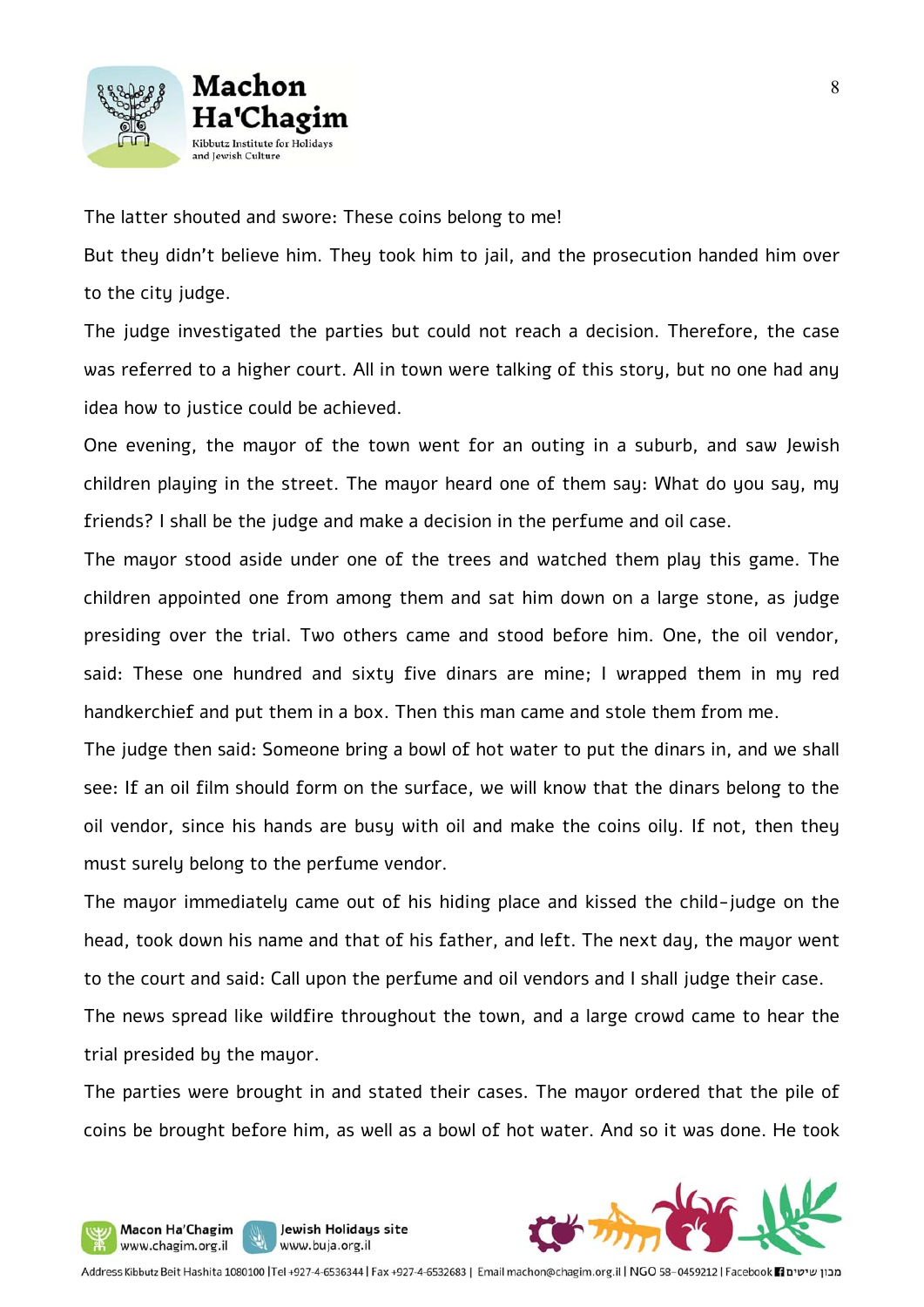

the coins and immersed them in the bowl of hot water, and right away, an oil film formed on the surface of the water. The judge called a policeman and said: Show the bowl to the audience...

## **Questions and activity in wake of the story**

- Stop reading the story when the mayor sees the children, and ask: Try to make up an end to the story; what will the children do? How will the mayor react?
- Then continue to read until the end.
	- o Which figures appear in the story? What characterizes each one of them?
	- o What solution does the child propose? What property of the oil does the test rely on?
- Perform an experiment. Bring some water, rub oil on your hands, put your hands in the water, and check whether the oil floats.
- Dramatize/draw pictures from the story.



Jewish Holidays site

www.buja.org.il

Macon Ha'Chagim www.chagim.org.il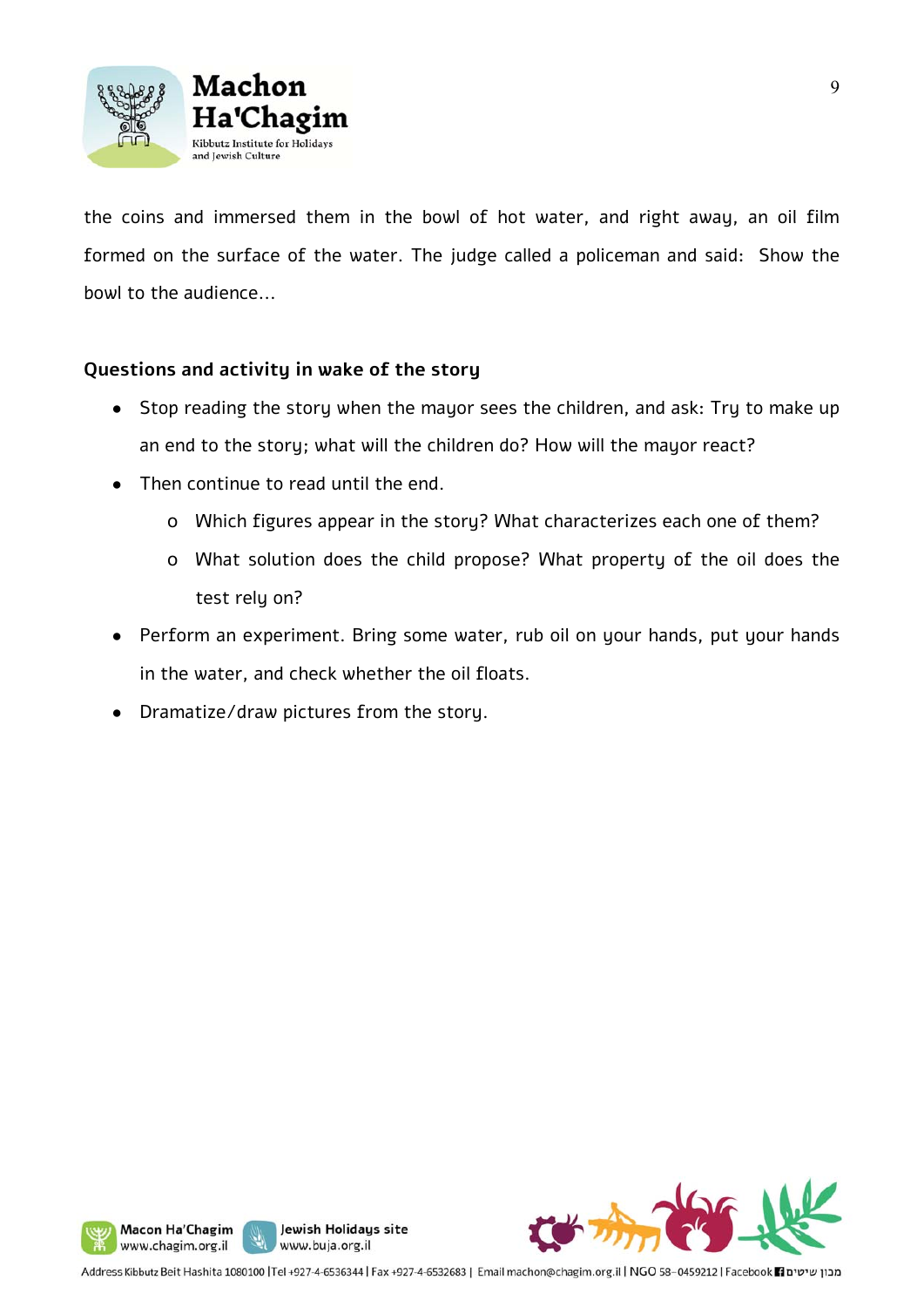

## **Dove with an olive branch – the**

## **symbolism of the olive tree**

Look at the following symbols; try and identify what or whom they represent.



Answers to the symbols:

Macon Ha'Chagim

www.chagim.org.il

- 1. Dove with olive branch symbol of peace
- 2. Menorah and olive branches symbol of the State of Israel
- 3. Lion and olive branches symbol of Jerusalem

Jewish Holidays site

www.buja.org.il

- 4. Sword and olive branch in a Star of David symbol of the IDF
- 5. A spade, an arrow and a stalk of grain between olive leaves symbol of the HaNoar HaOved VeHaLomed Youth Movement.

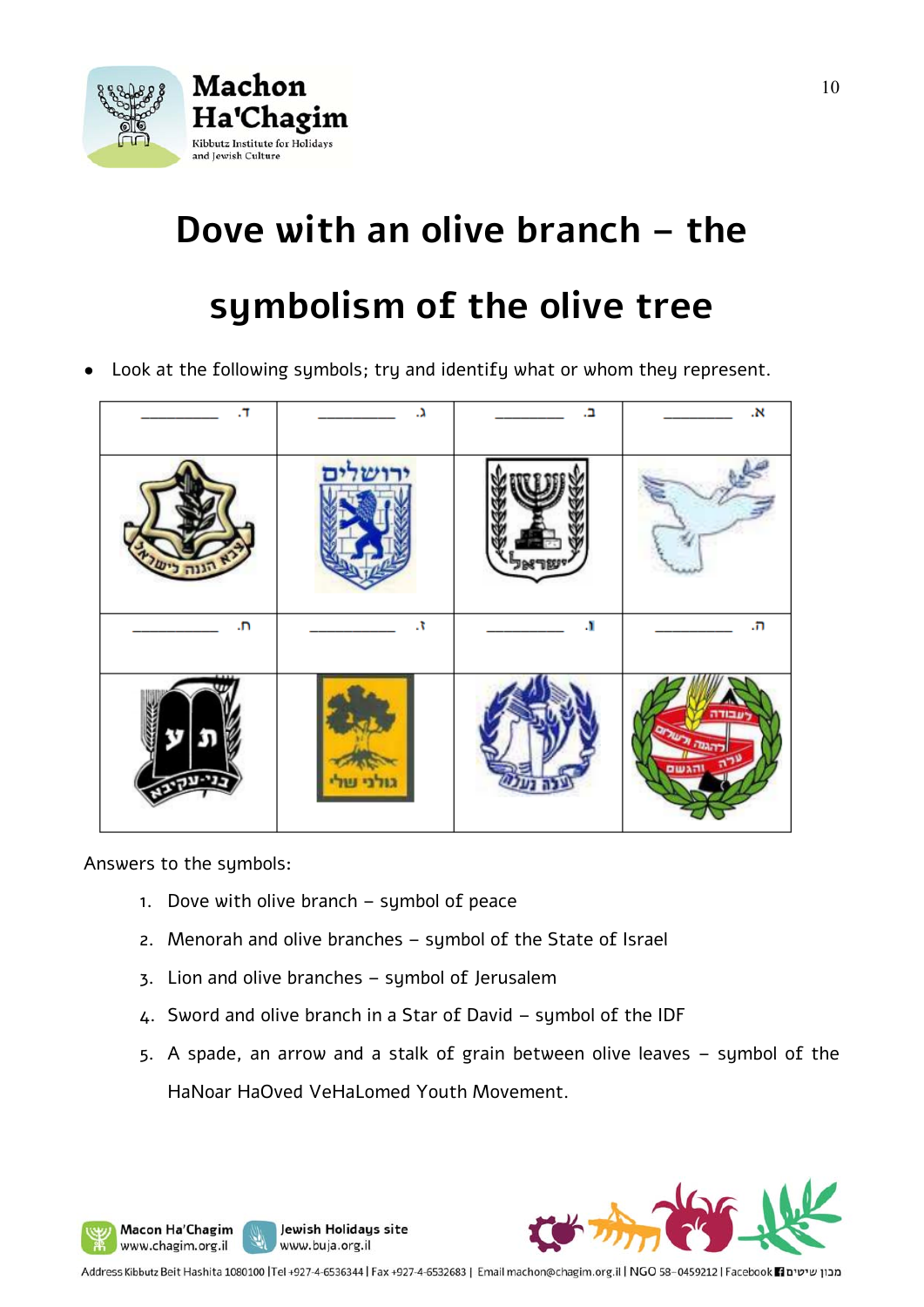

- 6. A torch, stalk of grain and the Land of Israel between olive branches symbol of the HaMahanot HaOlim Youth Movement.
- 7. The olive tree symbol of the IDF Golani Brigade
- 8. The Ten Commandments, scythe, olive tree and stalk symbol of the Bnei Akiva Youth Movement.

We shall ask:

- The olive appears in many important symbols; why is this?
- What does the olive tree represent in all of these sumbols? (abundance/peace)

## **The olive tree – symbol of peace**

We shall ask: How did the olive tree become a symbol of peace?

#### **Genesis 8, 12**

6 After forty days Noah opened a window he had made in the ark 7 and sent out a raven, and it kept flying back and forth until the water had dried up from the earth. 8 Then he sent out a dove to see if the water had receded from the surface of the ground. 9 But the dove could find nowhere to perch because there was water over all the surface of the earth; so it returned to Noah in the ark. He reached out his hand and took the dove and brought it back to himself in the ark. 10 He waited seven more days and again sent out the dove from the ark. 11 When the dove returned to him in the evening, there in its beak was a freshly plucked olive leaf! Then Noah knew that the water had receded from the earth. 12 He waited seven more days and sent the dove out again, but this time it did not return to him.

• Whu did Noah send the dove?

Macon Ha'Chagim

www.chagim.org.il

• What did the dove bring in its beak? What does the leaf symbolize?

Jewish Holidays site

www.buja.org.il



Address Kibbutz Beit Hashita 1080100 |Tel +927-4-6536344 | Fax +927-4-6532683 | Email machon@chagim.org.il | NGO 58-0459212 | Facebook 1 מבון שיטים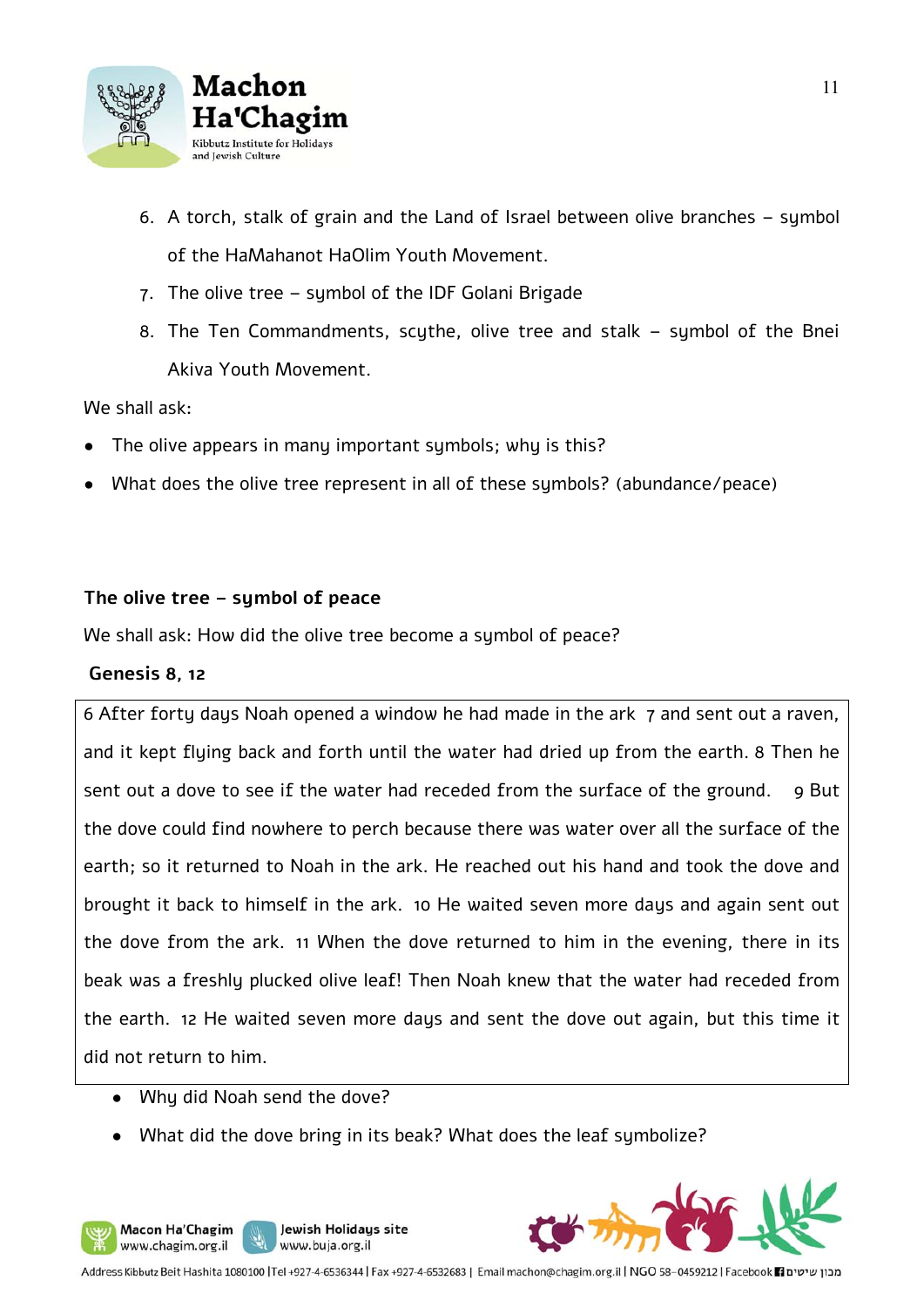

What is the connection between the story of Noah's Ark and peace? Between who does peace need to be made in the story?

## **Olive oil – anointment of kings**

Another use of olive oil is the anointment of kings – you may read part of the story of King Saul's anointment.

#### **Samuel 9:15-16**

15 Now the day before Saul came, the Lord had revealed this to Samuel: 16 About this time tomorrow I will send you a man from the land of Benjamin. Anoint him ruler over my people Israel; he will deliver them from the hand of the Philistines. I have looked on my people, for their cry has reached me.

#### **Chapter 10**

**Then Samuel took a flask of olive oil and poured it on Saul's head and kissed him, saying, Has not the Lord anointed you ruler over his inheritance?**

• Why is oil used for the anointment of kings?

Jewish Holidays site

www.buja.org.il

● What properties of oil does this express?

#### **Samuel 9:15-16**

Macon Ha'Chagim

www.chagim.org.il

15 Now the day before Saul came, the Lord had revealed this to Samuel 16 About this time tomorrow I will send you a man from the land of Benjamin. Anoint him ruler over my people Israel; he will deliver them from the hand of the Philistines. I have looked on my people, for their cry has reached me. 17 When Samuel caught sight of Saul, the Lord said to him, "This is the man I spoke to you about; he will govern my people. 18 Saul

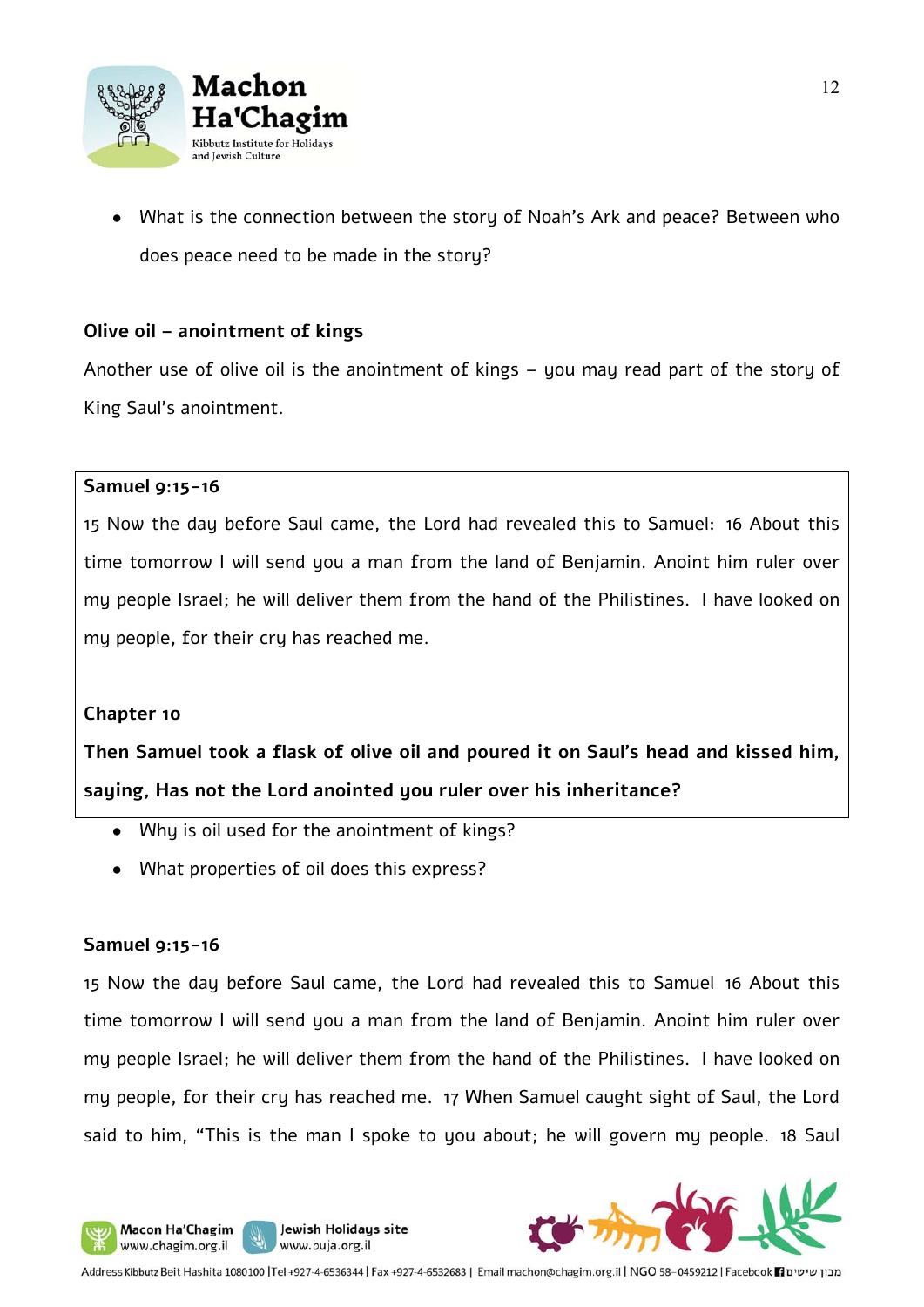

Machon

Chagim



about daybreak, and Samuel called to Saul on the roof, "Get ready, and I will send you on your way. When Saul got ready, he and Samuel went outside together. 27 As they were going down to the edge of the town, Samuel said to Saul, Tell the servant to go on ahead of us—and the servant did so—but you stay here for a while, so that I may give you a message from God. {p}



Address Kibbutz Beit Hashita 1080100 |Tel +927-4-6536344 | Fax +927-4-6532683 | Email machon@chagim.org.il | NGO 58-0459212 | Facebook 1 מכון שיטים

Jewish Holidays site

www.buja.org.il

Macon Ha'Chagim

www.chagim.org.il

y